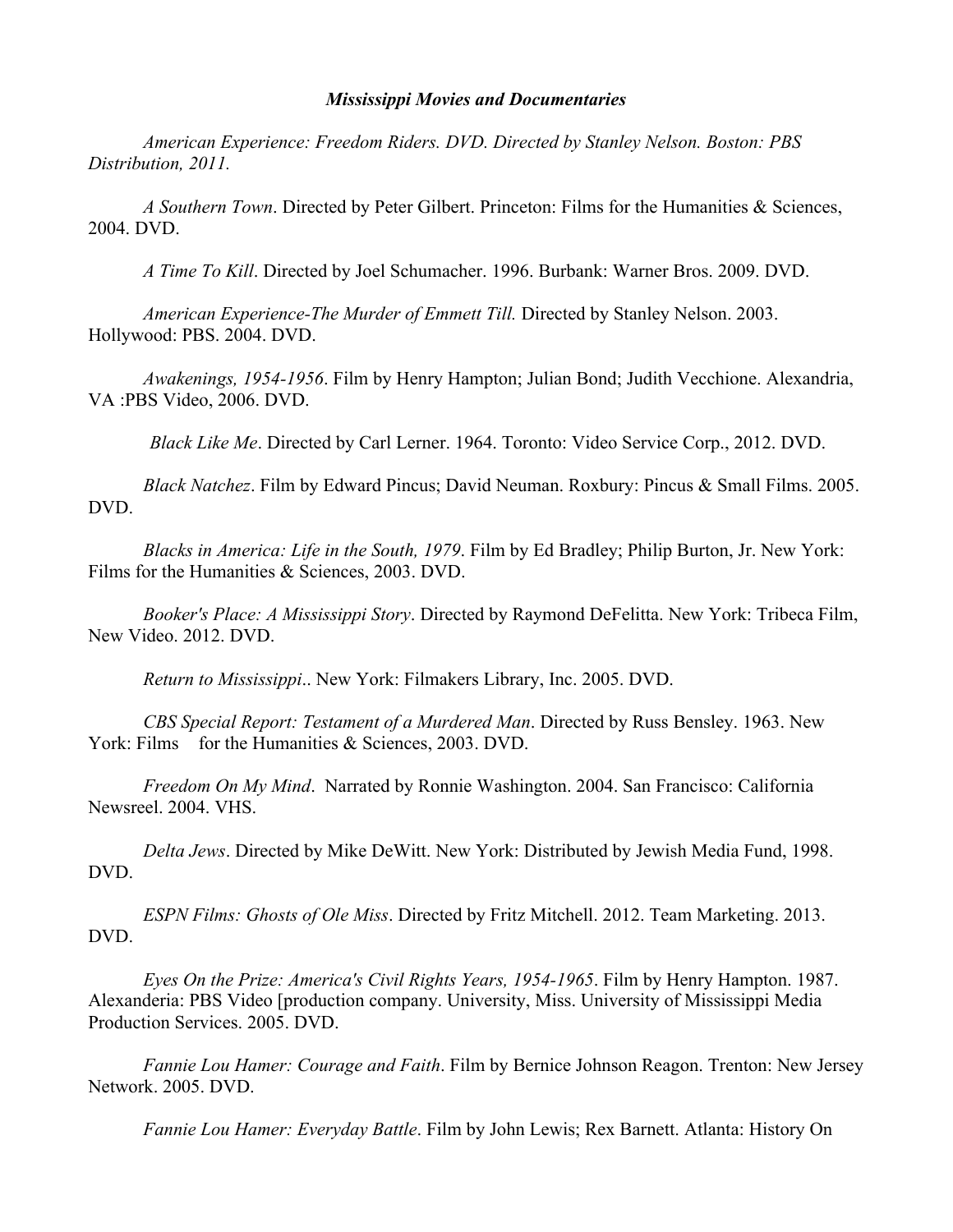Video 2004. DVD.

*Fighting Back,1957-1962*. Film by Henry Hampton; Judith Vecchione; Julian Bond. Alexandria: PBS Video. 2006. DVD.

*Freedom Song*. Directed by Phil Alden Robinson. Burbank: TNT Original: Warner Home Video. 2000. VHS.

*Ghosts of Mississippi*. Directed by Rob Reiner. 1996. Warner Bros. 2010. DVD.

*Katrina: South Mississippi Heroes*. Film by Todd Durbin. [Biloxi: WLOX-TV, 2006. DVD.

*Lalee's Kin: The Legacy of Cotton*. Film by Susan Froemke, Deborah Dickson. Princeton: Films For The Humanities. 2005. DVD.

*Look around Mississippi with Walt Grayson IV.* Narrated by Walt Grayson. Jackson: WLBT, 2007. DVD.

*Mississippi and the 15th Amendment*. Film by William Peters. Princeton: Films for the Humanities & Sciences, 2003. DVD.

*Mississippi Burning*. Directed by Alan Parker. 1989. Santa Monica: MGM Home Entertainment. 2001. DVD.

*Mississippi Chicken*. Filmed by John Fiege. United States: Koch Entertainment, 2009. DVD.

*Mississippi Cold Case-The Landmark 1964 Civil Rights Case-KKK Murder Solved*. Performed by David Ridgen. 2007. Content Film/Inspired Studios. 2013. DVD.

*Mississippi Cold Case: Solving A Murder From the Civil Rights Era*. Film by Thomas Moore and David Ridgen. Hamilton: Films for the Humanities & Sciences, 2007. DVD.

*Mississippi damned*. Directed by Tina Mabry. Los Angeles: Morgan's Mark, 2010. DVD.

Mississippi Innocence Project. *Mississippi Innocence: A Film by Joe York*. University: Media & Documentary Projects. 2011. DVD.

*Mississippi Queen*. Directed by Paige Williams. Missoula: Porch Productions, 2009. DVD.

*Mississippi reMixed*. Directed by Myra Williams Ottewell. Surrey: Ottewell Media, Vancouver, BC: Moving Images Distribution. 2010. DVD.

*Mississippi Son: A Filmmaker's Journey Home*. Filmed by Don Wilson. Distributed by Passion River Films. 2008. DVD.

*Mississippi State Secrets*. Film by Arthur Kent. New York: New Video. 2001. DVD.

*Mississippi Summer*. Directed by Bill Lawler. 1993. Princeton: Films for the Humanities. 1993. VHS.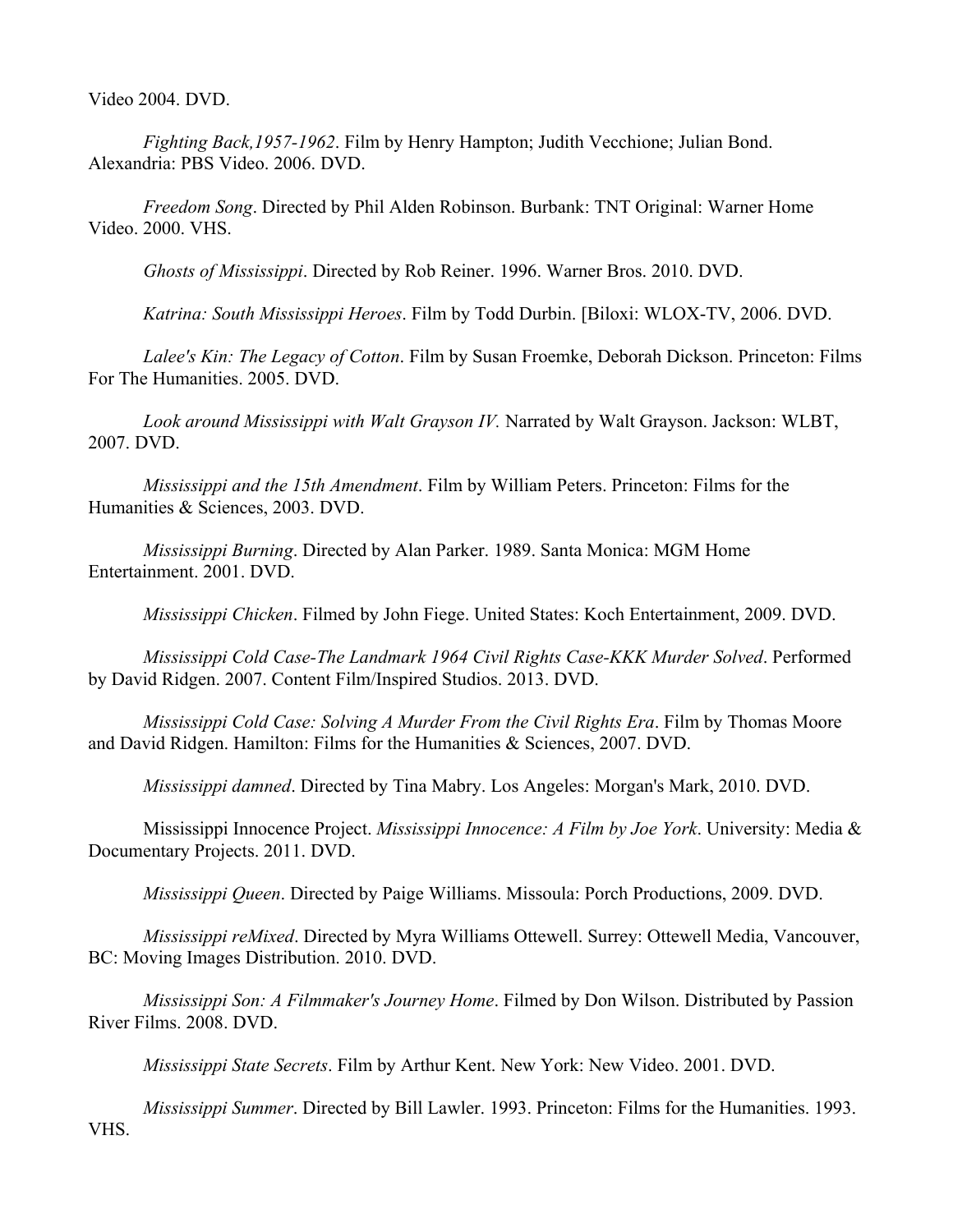*Mississippi Triangle*. Filmed by Christine Choy. 1984. New York: Third World Newsreel, 200?. DVD

*Mississippi vs Edgar Ray Killen*. Jackson: Mississippi Public Broadcasting, 2005. DVD.

*Mississippi, America: A Testimony of Persistence and Courage...to Win the Right to Vote*. Performed by Ossie Davis. 1998. PBS Home Video. 1999. VHS.

*Mississippi, America: Legal Battles of the Freedom Summer*. Directed by Judith McCray. Hamilton: Films for the Humanities & Sciences. 2008. DVD.

*Mississippi, I Am*. Directed by Katherine Linton & Harriet Hirshorn. 2012. San Francisco: Frameline. 2013. DVD.

*Mississippi, Is this America? 1962-1964: Bridge to Freedom, 1965*. Directed by Judith Vecchione. Alexandria: PBS Home Video, 1995. DVD.

*Mississippi*. 2005. Issaquah: Bennett-Watt HD Productions. 2005. DVD.

*Murder in Mississippi: The Price of Freedom*. Film by George Paul. Princeton: Films for the Humanities & Sciences. 1994. DVD.

*Murder In Mississippi*. Directed by Rodger Young. 1990. Warner Home Video. 2008. DVD.

*Neshoba: The Price of Freedom.* Film by Micki Dickoff; Tony Pagano. New York: First Run Features. 2010. DVD.

*Once Upon A Time When We Were Colored.* Directed by Time Reid. 1995. Los Angeles: Republic Pictures. 1995. VHS.

*Prom Night in Mississippi*. Directed by Paul Saltzman*.* 2008. Docurama: New Video Group. 2009. DVD.

*Return to Mississippi*. Film by Paul Murray. Loudonville: Siena College Sociology Department 2007. DVD.

*Separate and Unequal*. Film by Tom Brokaw. Princeton: Films for the Humanities & Sciences, 2008. DVD.

*The Chamber*. Directed by James Foley. 1996. United States: Universal, 1999. DVD.

*The Children Shall Lead*. Directed by April Grayson*.* University: William Winter Institute for Racial Reconciliation. 2005. DVD.

*The Help*. Directed by Tate Taylor. United States: Touchstone Home Entertainment Burbank: Distributed by Buena Vista Home Entertainment. 2011. Blu-ray disc.

*The Intolerable Burden*. Directed and Edited by Chea Prince. Brooklyn: First Run/Icarus Films.